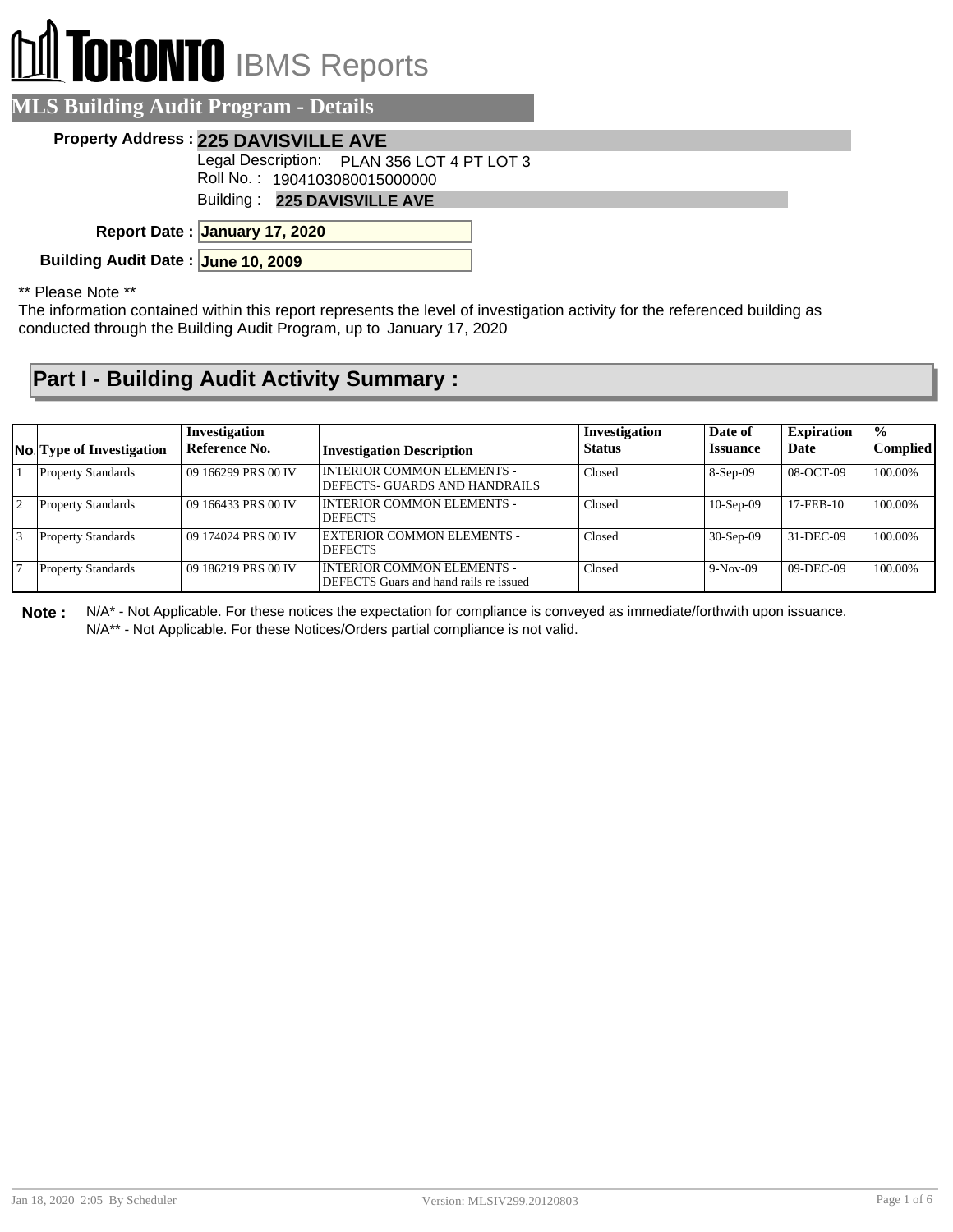## **Part II - Building Audit Details for Property Standards Orders :**

| Type of<br><b>No. Investigation</b> | <b>Investigation</b><br>Reference No. | <b>Investigation Description</b>                                  | Investigation Date of<br>Status | <b>Issuance</b> | <b>Expiration</b><br>Date | <b>Next Scheduled</b><br><b>Inspection Date</b> |
|-------------------------------------|---------------------------------------|-------------------------------------------------------------------|---------------------------------|-----------------|---------------------------|-------------------------------------------------|
| <b>Property Standards</b>           |                                       | 109 174024 PRS 00 IV EXTERIOR COMMON ELEMENTS -<br><b>DEFECTS</b> | Closed                          |                 | 30-Sep-09 31-DEC-09       | 2-Nov-09                                        |

**No. of defects contained within the Order :**

**No. of defects that remain outstanding :**

|     | <b>Deficiency Details</b>                                                                   |                              |               |  |  |  |  |
|-----|---------------------------------------------------------------------------------------------|------------------------------|---------------|--|--|--|--|
| No. | <b>Violation/Defect</b>                                                                     | Location                     | <b>Status</b> |  |  |  |  |
|     | Exterior garbage storage facility is inadequate. (Namely: Screening is not fully provided)  | <b>Exterior Of Building</b>  | Closed        |  |  |  |  |
|     | [Exterior landing not maintained.(Namely: cracked and broken cement by exit door threshold) | <b>Exterior Of Building</b>  | Closed        |  |  |  |  |
| 3   | Driveway(s) and parking areas not maintained. (Namely: Curb repair as required)             | <b>Exterior Parking Area</b> | Closed        |  |  |  |  |

**0**

**3**

| Type of<br><b>No. Investigation</b> | Investigation<br>⊺Reference No. | <b>Investigation Description</b>                                                           | Investigation Date of<br><b>Status</b> | <b>Issuance</b> | <b>Expiration</b><br><b>Date</b> | <b>Next Scheduled</b><br><b>Inspection Date</b> |
|-------------------------------------|---------------------------------|--------------------------------------------------------------------------------------------|----------------------------------------|-----------------|----------------------------------|-------------------------------------------------|
| Property Standards                  |                                 | 109 166299 PRS 00 IV INTERIOR COMMON ELEMENTS -<br>DEFECTS- GUARDS AND<br><b>HANDRAILS</b> | <b>Closed</b>                          | 8-Sep-09        | 08-OCT-09                        | 8-Oct-09                                        |

| No. of defects contained within the Order :      |  |
|--------------------------------------------------|--|
|                                                  |  |
| No. of defects that remain outstanding : $\vert$ |  |

|     | <b>Deficiency Details</b>                                                                                                                                                                                                                                                                                            |          |                  |
|-----|----------------------------------------------------------------------------------------------------------------------------------------------------------------------------------------------------------------------------------------------------------------------------------------------------------------------|----------|------------------|
| No. | <b>Violation/Defect</b>                                                                                                                                                                                                                                                                                              | Location | <b>Status</b>    |
|     | The required guard(s) are not installed/maintained to comply with the Ontario Building Code,<br>namely; The required quard on the landing is less than 1070 mm (42 inches) in height.                                                                                                                                | Stairway | Closed by PS Co  |
|     | The required guard(s) are not installed/maintained to comply with the Ontario Building Code,<br>namely; The required quard is designed so that a member, attachment or opening between 100<br>mm (4 inches) and 900mm (35 inches) above the floor of the structure, which it is protecting,<br>facilitates climbing. | Stairway | Closed by PS Co  |
|     | The required guard(s) are not installed/maintained to comply with the Ontario Building Code,<br>namely; The required guard is designed so that a member, attachment or opening between 100<br>mm (4 inches) and 900mm (35 inches) above the floor of the structure, which it is protecting,<br>facilitates climbing. | Stairway | Closed by PS Co  |
|     | The required quard(s) are not installed/maintained to comply with the Ontario Building Code,<br>namely; The open side of the interior/exterior stairs is protected by a guard that is less than 920<br>mm (36 inches) in height.                                                                                     | Stairway | Closed by PS Co  |
| 5.  | The required handrail(s) are not installed/maintained to comply with the Ontario Building Code,<br>namely; The required handrail is not provided at a height between 865mm (34 inches) and<br>965mm (38 inches) on the stairs.                                                                                       | Stairway | Closed by PS Col |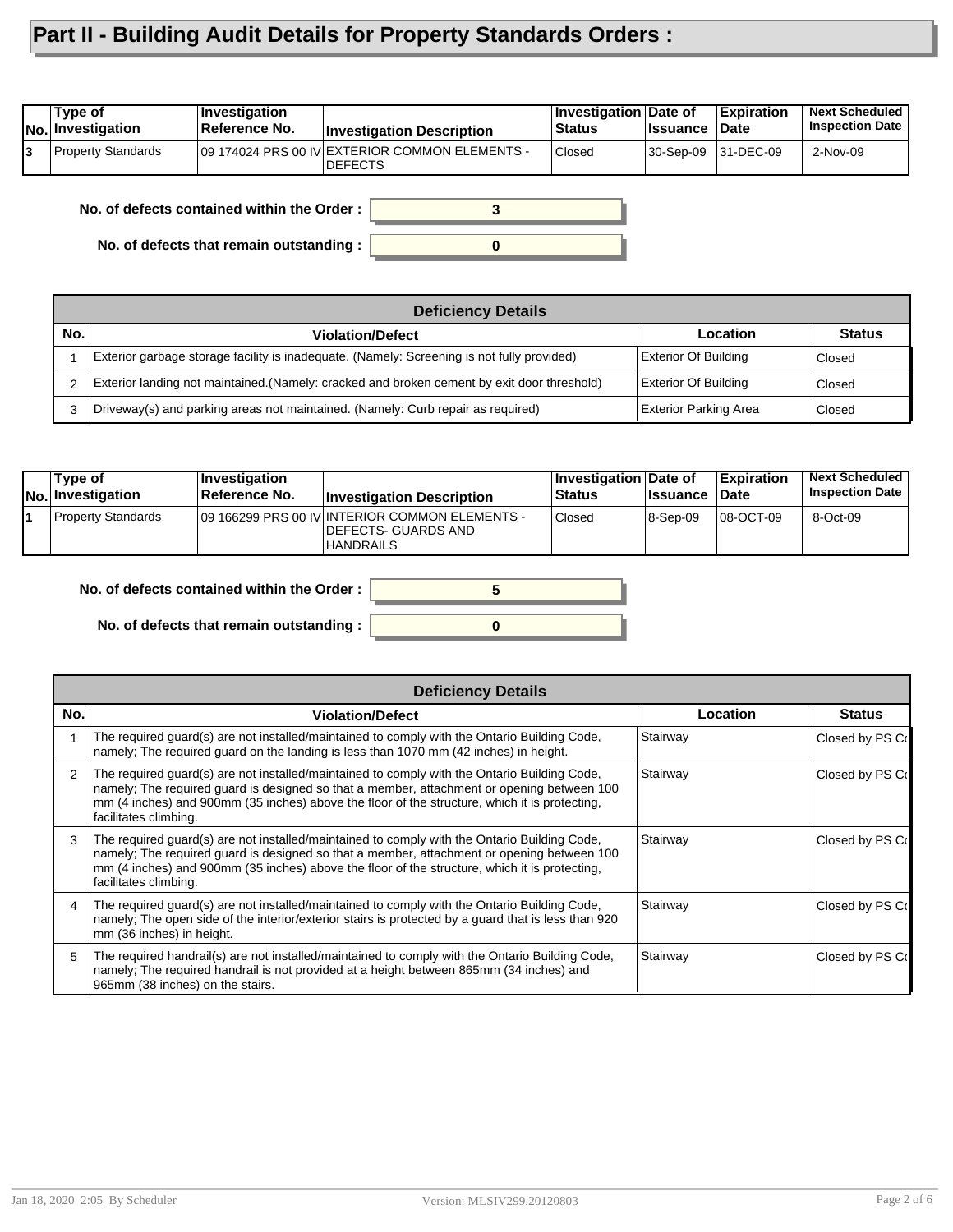| Type of<br><b>No. Investigation</b> | Investigation<br><b>Reference No.</b> | <b>Investigation Description</b>                                                              | Investigation Date of<br>Status | <b>I</b> ssuance | Expiration<br><b>Date</b> | <b>Next Scheduled</b><br><b>Inspection Date I</b> |
|-------------------------------------|---------------------------------------|-----------------------------------------------------------------------------------------------|---------------------------------|------------------|---------------------------|---------------------------------------------------|
| <b>Property Standards</b>           |                                       | 109 186219 PRS 00 IV INTERIOR COMMON ELEMENTS -<br>DEFECTS Guars and hand rails re<br>lissued | Closed                          | 9-Nov-09         | $109$ -DEC-09             | 10-Dec-09                                         |

| No. of defects contained within the Order: |  |
|--------------------------------------------|--|
| No. of defects that remain outstanding :   |  |

| <b>Deficiency Details</b> |                                                                                                                                                                                        |          |                 |  |  |
|---------------------------|----------------------------------------------------------------------------------------------------------------------------------------------------------------------------------------|----------|-----------------|--|--|
| No.                       | <b>Violation/Defect</b>                                                                                                                                                                | Location | <b>Status</b>   |  |  |
|                           | Required handrails on stairs are less than 865mm or more than 965mm high                                                                                                               | Stairway | Closed by PS Co |  |  |
|                           | Required guard does not prevent the passsage of a spherical object having a diameter more than<br>100 millimetres                                                                      | Stairway | Closed by PS Co |  |  |
| 3                         | Height of the guard for the exit stairs are less than 920 millimetres measured vertically to the top<br>of the quard from a line drawn through the outside edges of the stair nosings. | Stairway | Closed by PS Co |  |  |
|                           | Height of the quard for the exit stairs are less than 1,070 millimetres around landings.                                                                                               | Stairway | Closed by PS Co |  |  |
| 5                         | The guard is designed that a member, attachment or opening located between 140 millimetres<br>and 900 millimetres above the level being protected facilitates climbing.                | Stairway | Closed by PS Co |  |  |
| 6                         | The guard is designed that a member, attachment or opening located between 140 millimetres<br>and 900 millimetres above the level being protected facilitates climbing.                | Stairway | Closed by PS Co |  |  |
|                           | Required guard does not prevent the passsage of a spherical object having a diameter more than<br>100 millimetres                                                                      | Stairway | Closed by PS Co |  |  |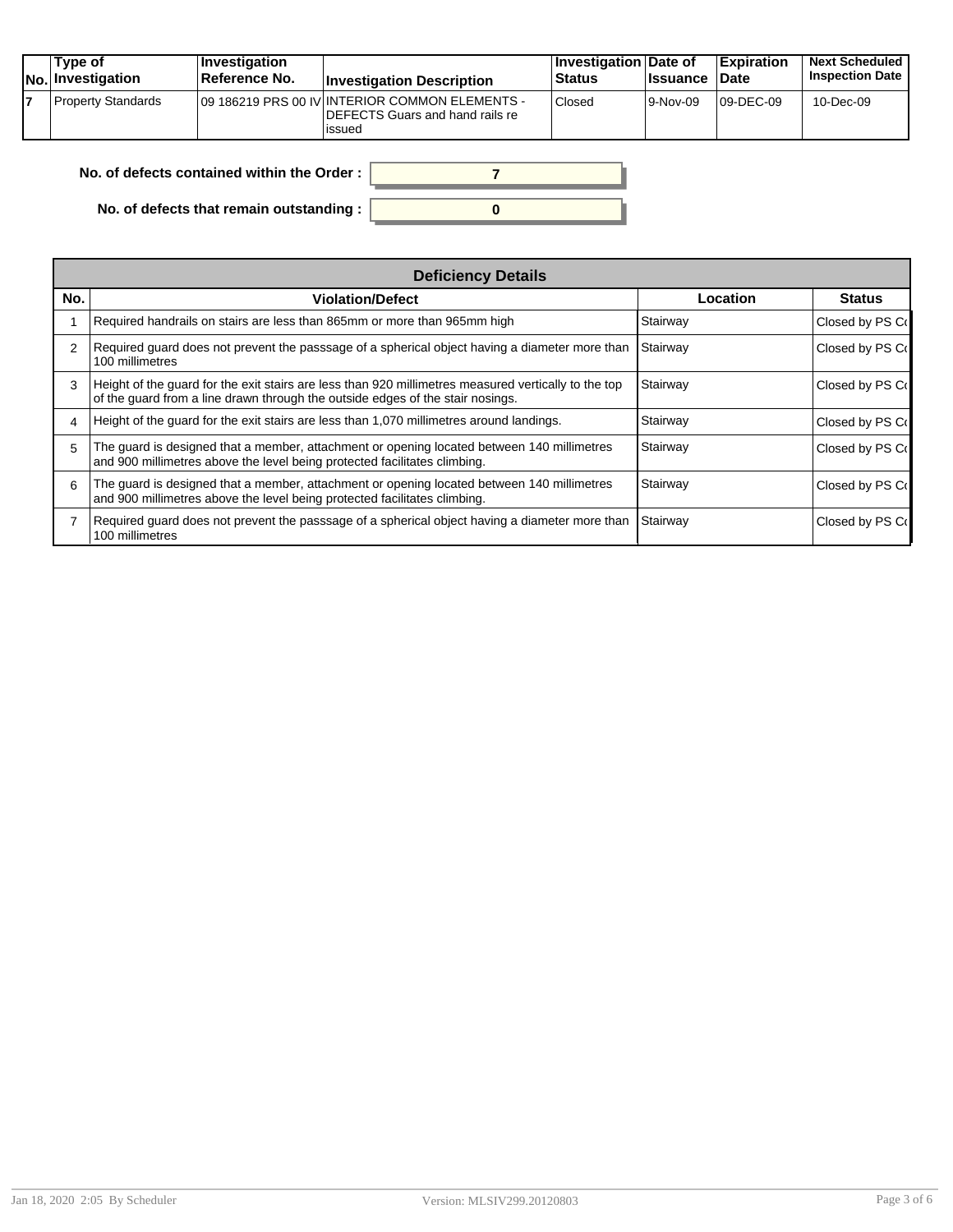| Type of<br>No. Investigation | <b>Investigation</b><br><b>Reference No.</b> | <b>Investigation Description</b>                                  | <b>Investigation Date of</b><br><b>Status</b> | <b>Issuance</b>     | <b>Expiration</b><br><b>Date</b> | <b>Next Scheduled</b><br><b>Inspection Date</b> |
|------------------------------|----------------------------------------------|-------------------------------------------------------------------|-----------------------------------------------|---------------------|----------------------------------|-------------------------------------------------|
| l Property Standards         |                                              | 109 166433 PRS 00 IV INTERIOR COMMON ELEMENTS -<br><b>DEFECTS</b> | Closed                                        | 10-Sep-09 17-FEB-10 |                                  | 9-Feb-10                                        |

| No. of defects contained within the Order: |  |
|--------------------------------------------|--|
| No. of defects that remain outstanding :   |  |

|                | <b>Deficiency Details</b>                                                                                                                                                                  |            |               |  |  |  |  |
|----------------|--------------------------------------------------------------------------------------------------------------------------------------------------------------------------------------------|------------|---------------|--|--|--|--|
| No.            | <b>Violation/Defect</b>                                                                                                                                                                    | Location   | <b>Status</b> |  |  |  |  |
| 1              | The floor surface cover( paint) is not maintained.                                                                                                                                         | 1st Floor  | Closed        |  |  |  |  |
| 2              | The interior lighting of the building area does not meet the level of illumination specified for the<br>area in the Ontario Building Code.                                                 | 1st Floor  | Closed        |  |  |  |  |
| 3              | An exterior door has a defective locking mechanism. Namely; the magnetic lock is defective.                                                                                                | 1st Floor  | Closed        |  |  |  |  |
| 4              | Exterior door has deteriorated/ineffective weather-proofing.                                                                                                                               | 1st Floor  | Closed        |  |  |  |  |
| 5              | Ceiling not maintained free of holes, cracks, damaged and deteriorated materials.                                                                                                          | 3rd Floor  | Closed        |  |  |  |  |
| 6              | The required guard(s) are not installed securely.                                                                                                                                          | 3rd Floor  | Closed        |  |  |  |  |
| $\overline{7}$ | Floor and/or floor covering not kept in a clean and sanitary condition. namely; carpet stained.                                                                                            | 4th Floor  | Closed        |  |  |  |  |
| 8              | Ceiling not maintained free of holes, cracks, damaged and deteriorated materials.                                                                                                          | 6th Floor  | Closed        |  |  |  |  |
| 9              | The required guard(s) are not installed securely.                                                                                                                                          | 6th Floor  | Closed        |  |  |  |  |
| 10             | Floor not kept in a clean and sanitary condition.                                                                                                                                          | 6th Floor  | Closed        |  |  |  |  |
| 11             | The required quard(s) are not installed securely.                                                                                                                                          | 7th Floor  | Closed        |  |  |  |  |
| 12             | Ceiling not maintained free of holes, cracks, damaged and deteriorated materials.                                                                                                          | 8th Floor  | Closed        |  |  |  |  |
| 13             | Previously finished wall(s) in the public area of the property are not renewed or refinished, when<br>necessary, to maintain a similar appearance. Namely; vent grill, wall paint stained. | 9th Floor  | Closed        |  |  |  |  |
| 14             | The required guard(s) are not installed securely.                                                                                                                                          | 10th Floor | Closed        |  |  |  |  |
| 15             | Wall(s) not maintained free of holes, cracks, damaged and deteriorated materials.                                                                                                          | 10th Floor | Closed        |  |  |  |  |
| 16             | Previously finished wall(s) in the public area of the property are not renewed or refinished, when<br>necessary, to maintain a similar appearance. namely; walls and vent grill discolored | 10th Floor | Closed        |  |  |  |  |
| 17             | Interior door(s), frames(s), and/or hardware not maintained in good repair. Namely; door does not<br>close shut.                                                                           | 10th Floor | Closed        |  |  |  |  |
| 18             | Floor and/or floor covering not kept in a clean and sanitary condition and free from rubbish and<br>debris.                                                                                | 10th Floor | Closed        |  |  |  |  |
| 19             | The electrical connections are not maintained in good working order, namely; loose wires.                                                                                                  | 10th Floor | Closed        |  |  |  |  |
| 20             | Ceiling not maintained free of holes, cracks, damaged and deteriorated materials.                                                                                                          | 11th Floor | Closed        |  |  |  |  |
| 21             | Floor and/or floor covering not kept in a clean and sanitary condition and free from rubbish and<br>debris.                                                                                | 11th Floor | Closed        |  |  |  |  |
| 22             | Ceiling not maintained clean. Namely; tile stained.                                                                                                                                        | 11th Floor | Closed        |  |  |  |  |
| 23             | Ceiling not maintained free of holes, cracks, damaged and deteriorated materials.                                                                                                          | 12th Floor | Closed        |  |  |  |  |
| 24             | Ceiling not maintained free of holes, cracks, damaged and deteriorated materials.                                                                                                          | 15th Floor | Closed        |  |  |  |  |
| 25             | Ceiling not maintained free of holes, cracks, damaged and deteriorated materials.                                                                                                          | 18th Floor | Closed        |  |  |  |  |
| 26             | Wall(s) not maintained free of holes, cracks, damaged and deteriorated materials.                                                                                                          | 18th Floor | Closed        |  |  |  |  |
| 27             | The minimum level of 50 lux (4.6 foot candles) is not being provided to the stairway(s).                                                                                                   | 20th Floor | Closed        |  |  |  |  |
| 28             | The average level of 50 lux (4.6 foot candles) is not being provided to the corridor(s.                                                                                                    | 20th Floor | Closed        |  |  |  |  |
| 29             | The minimum level of 50 lux (4.6 foot candles) is not being provided to the stairway(s).                                                                                                   | 21st Floor | Closed        |  |  |  |  |
| 30             | Floor(s) and/or floor covering(s) not maintained free from trip or other hazardous condition.Namely 22nd Floor<br>door mat outside Apt 2202                                                |            | Closed        |  |  |  |  |
| 31             | The average level of 50 lux (4.6 foot candles) is not being provided to the corridor(s.                                                                                                    | 22nd Floor | Closed        |  |  |  |  |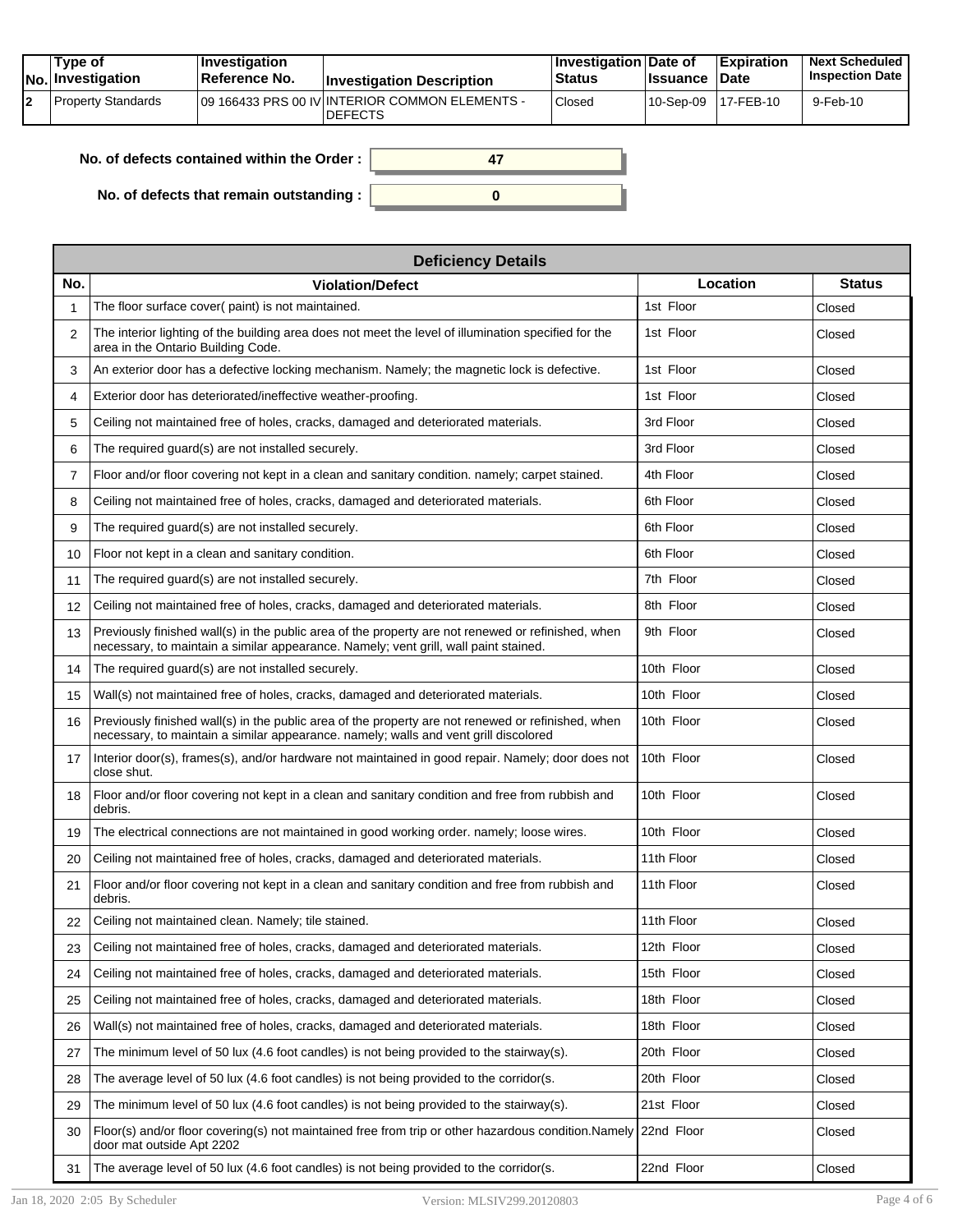| 32 | Previously finished surface(s) in the public area of the property are not renewed or refinished.<br>when necessary, to maintain a similar appearance. | 23rd Floor             | Closed |
|----|-------------------------------------------------------------------------------------------------------------------------------------------------------|------------------------|--------|
| 33 | The average level of 50 lux (4.6 foot candles) is not being provided to the corridor(s.                                                               | 23rd Floor             | Closed |
| 34 | The minimum level of 50 lux (4.6 foot candles) is not being provided to the stairways.                                                                | 24th Floor             | Closed |
| 35 | The minimum level of 50 lux (4.6 foot candles) is not being provided to the stairways.                                                                | 24th Floor             | Closed |
| 36 | Previously finished wall(s) in the public area of the property is not maintained in good repair.                                                      | 25th Floor             | Closed |
| 37 | Floor and/or floor covering not kept in a clean and sanitary condition and free from rubbish and<br>debris.                                           | 25th Floor             | Closed |
| 38 | The interior lighting of the building area does not meet the level of illumination specified for the<br>area in the Ontario Building Code.            | 25th Floor             | Closed |
| 39 | The minimum level of 50 lux (4.6 foot candles) is not being provided to the stairways.                                                                | 25th Floor             | Closed |
| 40 | The interior lighting of the building area does not meet the level of illumination specified for the<br>area in the Ontario Building Code.            | 25th Floor             | Closed |
| 41 | Ceiling not maintained free of holes, cracks, damaged and deteriorated materials. Namely; there<br>is a hole near the vent stack.                     | <b>Basement</b>        | Closed |
| 42 | Wall(s) not maintained free of holes, cracks, damaged and deteriorated materials. Hole in wall at<br>upper right side.                                | <b>Recreation Room</b> | Closed |
| 43 | The minimum level of 50 lux (4.6 foot candles) is not being provided to the stairway(s).                                                              | Stairway               | Closed |
| 44 | Wall(s) not maintained free of holes, cracks, damaged and deteriorated materials.                                                                     | Stairway               | Closed |
| 45 | Interior lighting fixtures or lamps are not maintained. Namely; burnt out lights.                                                                     |                        | Closed |
| 46 | The interior lighting of the building area does not meet the level of illumination specified for the<br>area in the Ontario Building Code.            |                        | Closed |
| 47 | The interior lighting of the building area does not meet the level of illumination specified for the<br>area in the Ontario Building Code.            |                        | Closed |